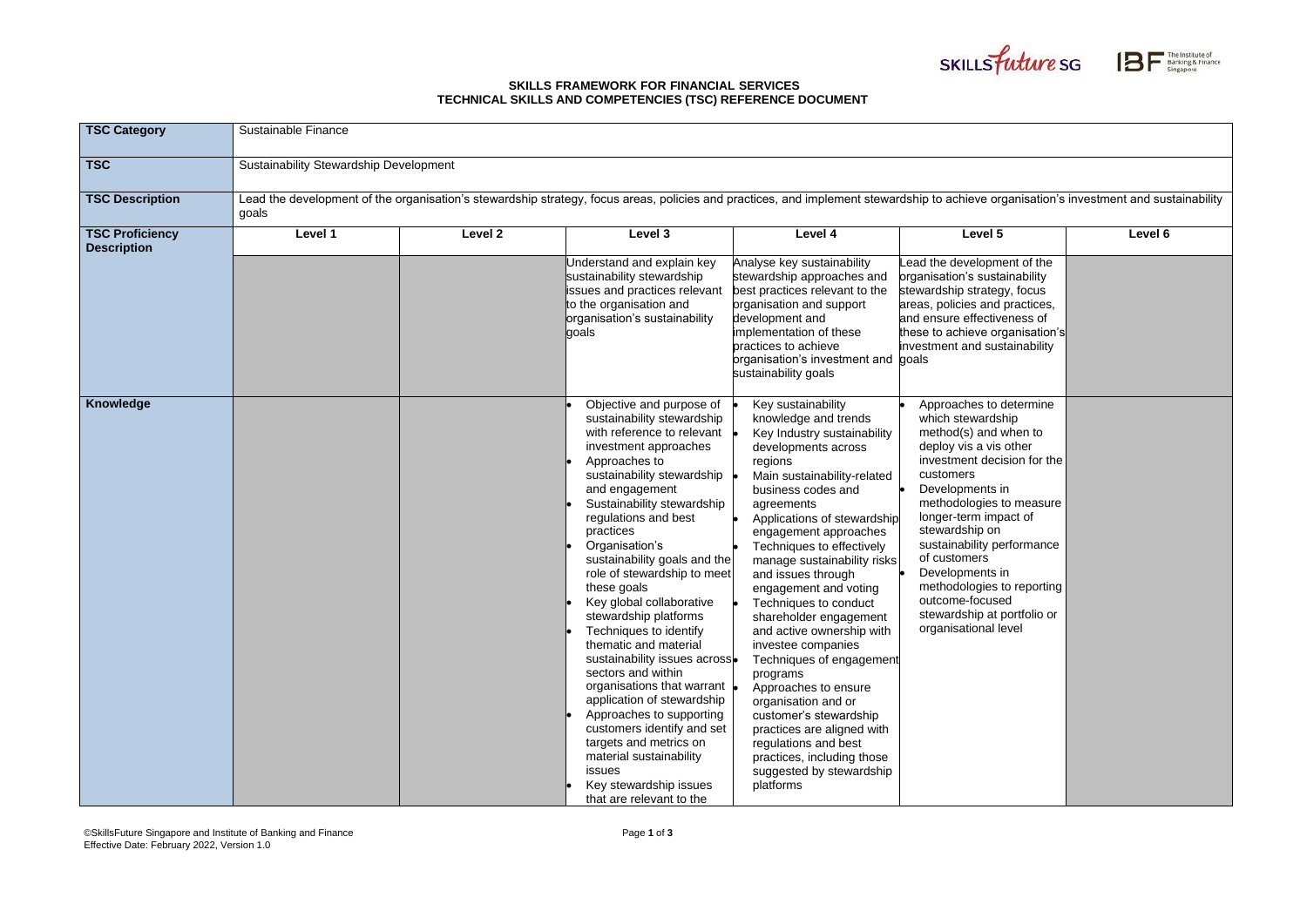## **SKILLS FRAMEWORK FOR FINANCIAL SERVICES TECHNICAL SKILLS AND COMPETENCIES (TSC) REFERENCE DOCUMENT**





|                  |  | organisations and<br>customers                                                                                                                                                                                                                                                                                                                                                                                              | Understand the landscape<br>of sustainability-focused<br>shareholder proposals                                                                                                                                                                                                                                                                                                                                                                                                                                                                                                                                                                                            |                                                                                                                                                                                                                                                                                                                                                                                                                                                                                                                                                                                                                                                                                                                                                                                      |  |
|------------------|--|-----------------------------------------------------------------------------------------------------------------------------------------------------------------------------------------------------------------------------------------------------------------------------------------------------------------------------------------------------------------------------------------------------------------------------|---------------------------------------------------------------------------------------------------------------------------------------------------------------------------------------------------------------------------------------------------------------------------------------------------------------------------------------------------------------------------------------------------------------------------------------------------------------------------------------------------------------------------------------------------------------------------------------------------------------------------------------------------------------------------|--------------------------------------------------------------------------------------------------------------------------------------------------------------------------------------------------------------------------------------------------------------------------------------------------------------------------------------------------------------------------------------------------------------------------------------------------------------------------------------------------------------------------------------------------------------------------------------------------------------------------------------------------------------------------------------------------------------------------------------------------------------------------------------|--|
| <b>Abilities</b> |  | Understand key<br>stewardship issues<br>relevant to the organisation<br>and client<br>Support the<br>implementation of<br>organisation sustainability<br>stewardship frameworks<br>and policies<br>Explain key rationale for<br>organisation's<br>sustainability goals and<br>role of stewardship in<br>achieving it<br>Identify material and<br>thematic stewardship<br>issues relevant to the<br>industries and customers | Support development of<br>stewardship approaches<br>for the organisations<br>Monitor customers on their<br>sustainability<br>developments and identify<br>those to apply stewardship<br>Engage and support<br>customer in the<br>development and target<br>setting of sustainability<br>goals and metrics<br>Execute stewardship<br>through voting<br>Monitor and report<br>stewardship progress of<br>customers on meeting<br>sustainability outcomes<br>Support organisation's<br>participation in regional<br>and global stewardship<br>platforms<br>Monitor congruency<br>between stewardship<br>outcomes for customers<br>and organisation's<br>sustainability goals | Develop the organisation's<br>stewardship approach<br>including engagement and<br>voting strategy<br>Develop material and<br>thematic stewardship<br>topics that the organisation<br>should leverage to engage<br>customers in achieving the<br>organisation's<br>sustainability goals<br>Lead communications of<br>organisation's stewardship<br>strategy and practices to<br>customers<br>Track effectiveness of<br>stewardship strategy on<br>customers' sustainability<br>outcomes at portfolio and<br>organisation level<br>Monitor regional and global<br>stewardship policy<br>developments and shape<br>global stewardship<br>methodologies and policy<br>outcomes where possible<br>Lead organisation's<br>participation in regional<br>and global stewardship<br>platforms |  |